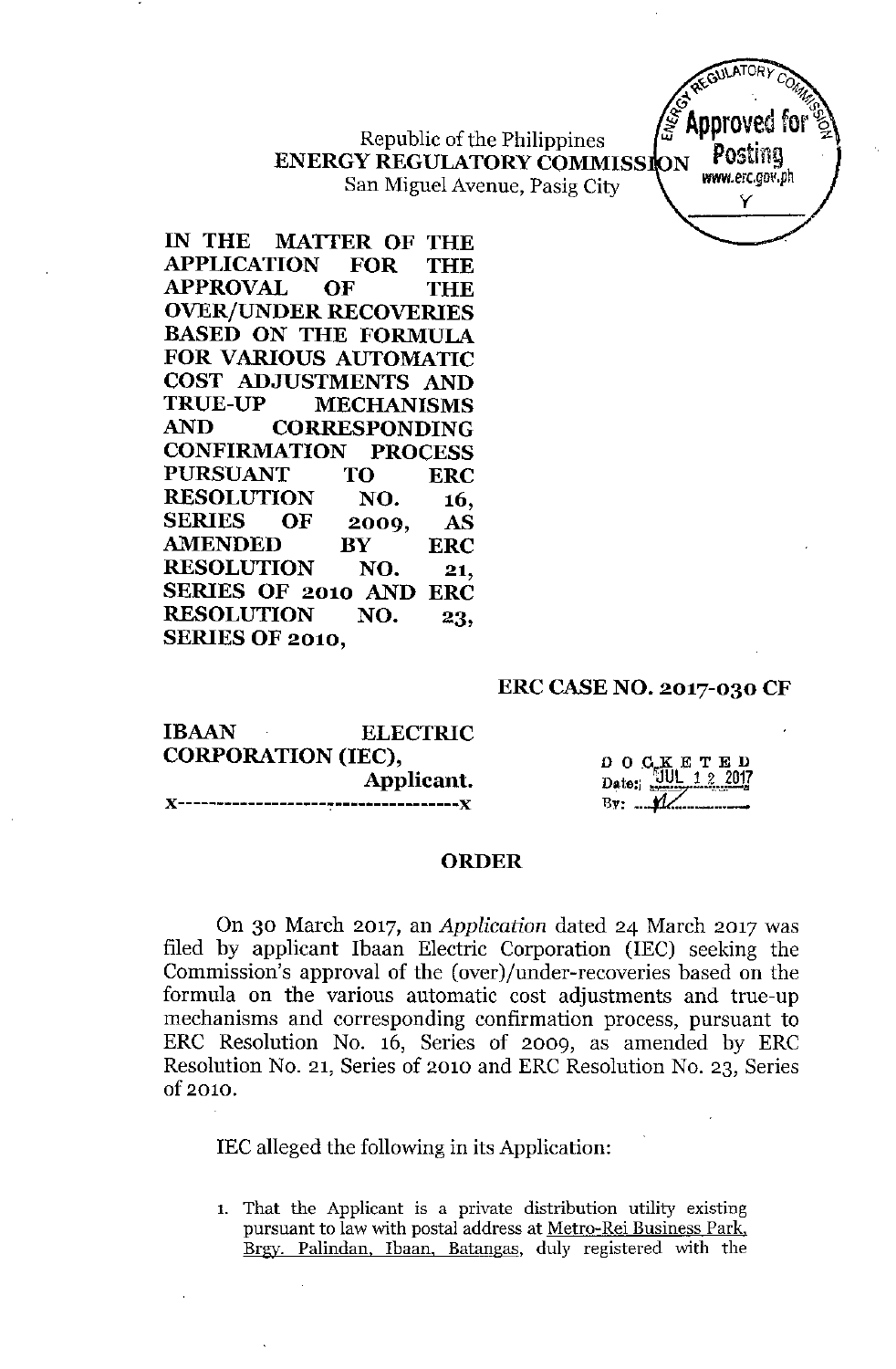Securities and Exchange Commission with Certificate No. 2777. Where it may be served with the processes of this Honorable Commission through its General Manager, MS. MARISON S. MAGPANTAY, whose authority to file this Application and represent the Applicant is authorized by the Board of Directors of the Applicant pursuant to *Board Resolution 2017-01-04* which is hereto attached as Annex "A" and made an integral part of this Application. The undersigned counsel is likewise authorized by the Board through *Board Resolution 2017-01-05* to act as the counsel of record for the applicant;

- 2. That Applicant's franchise area covers the following: (1) Ibaan Municipality including twenty-six (26) barangays; (2) Brgy. Adya at Lipa City; and (3) Brgy. Salaban at San Jose, Batangas.
- 3. That pursuant to ERe Resolution No. 16, Series of 2009 as amended by Resolution No. 21, Series of 2010 and Resolution No. 23, Series of 2010, Luzon Distribution Utilities (DUs) are directed to file their respective applications for the approval of the over/under recoveries on cost adjustments and true-up mechanism as follows:
	- a. Power Supplier Data Sheet;
	- b. Statistical Data Sheet;
	- c. Implemented Rates Data Sheet;
	- d. Power Bills of Power Suppliers;
	- e. Official Receipts issued by Power Suppliers;
	- f. Breakdown of Payment with OR, if payment is staggered;
	- g. Debit/Credit memo of power suppliers;
	- h. Transco/NGCP invoices;
	- 1. Consumer Bills of lifeliners per level and non lifeliners per customer class;
	- j. Computation of Generation Rate;
	- k. Computation of System Loss Rate;
	- l. Computation of Transmission Rate;
	- m. Computation of Lifeline Rate;
	- n. Computation of Sr. Citizen Rate.
- 4. That the period covered for these over/under recoveries start from the year 2014 to 2016 or over three (3) years which is also the period proposed to be used for purposes of refund and/or collection of the over/under recoveries;
- 5. That the summary of the under/(over) recoveries for the three  $(3)$  years are summarized and presented below:

| GENERATION     | 2014           | 2015          | 2016           |
|----------------|----------------|---------------|----------------|
| Allowable Cost | 106,471,220.00 | 98,847,789.81 | 109,435,592.90 |
| Actual Revenue | 107,515,275.21 | 98,122,667.75 | 111,633,001.18 |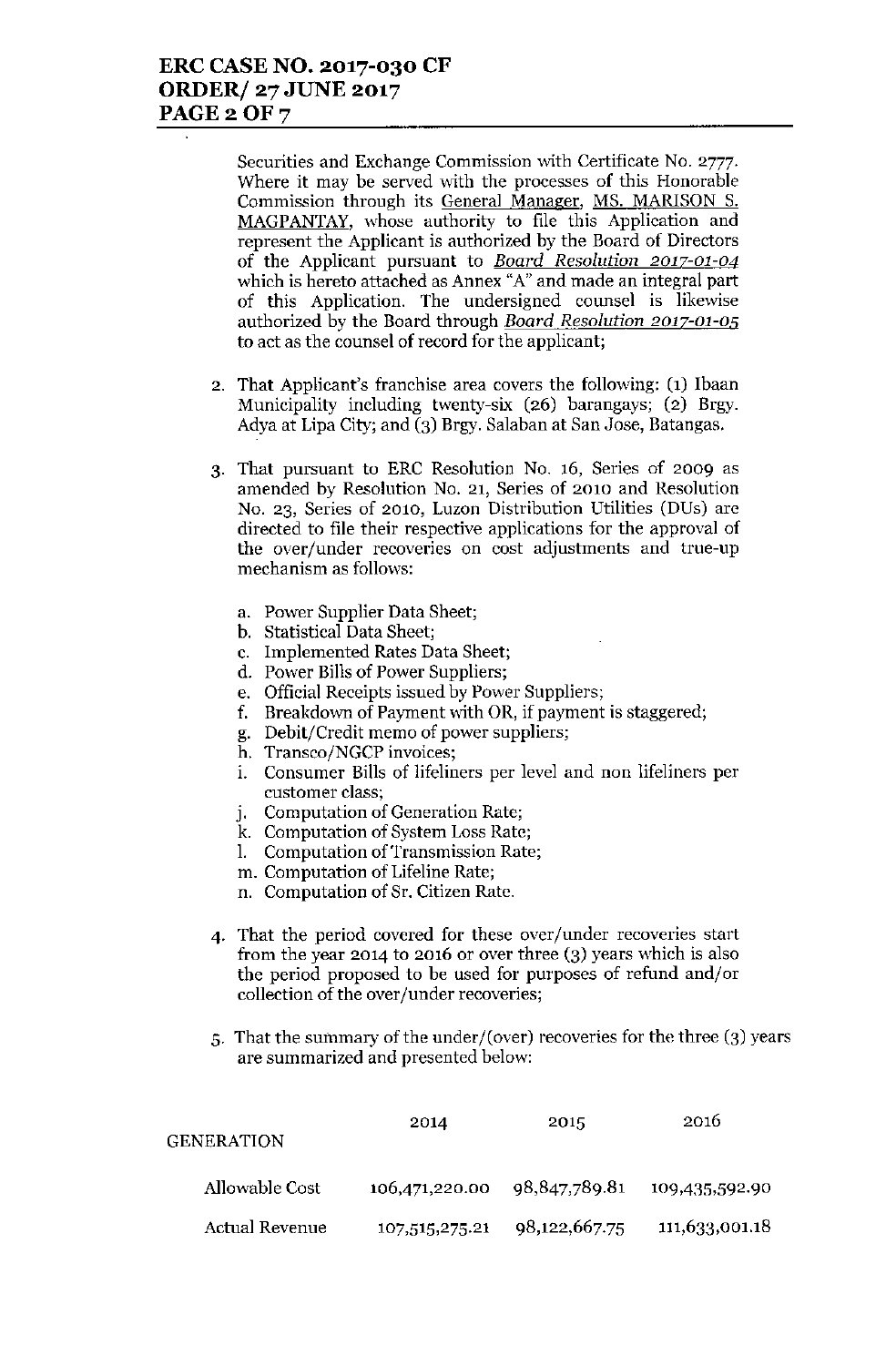# **ERC CASENO. 2017-030 CF ORDER/ 27 JUNE 2017 PAGE30F7**

| (Over) / Under         | (1,044,055.21) | 725,122.06     | (2,197,408.28) |
|------------------------|----------------|----------------|----------------|
| TRANSMISSION           |                |                |                |
| Allowable Cost         | 20,754,390.52  | 20,076,532.77  | 20,975,745,33  |
| <b>Actual Revenue</b>  | 18,814,245.40  | 18,351,929.89  | 20,764,266.57  |
| (Over) / Under         | 1,940,145.12   | 1,724,602.88   | 211,478.76     |
| <b>SYSTEM LOSS</b>     |                |                |                |
| <b>Allowable Cost</b>  | 11,933,213.31  | 11,062,164.84  | 12,221,808.95  |
| <b>Actual Revenue</b>  | 12,247,969.86  | 11,793,614.20  | 12,870,961.68  |
| (Over) / Under         | (314,756.56)   | (731, 449.36)  | (649, 152.73)  |
| <b>LIFELINE</b>        |                |                |                |
| <b>Total Discounts</b> | (3,484,642.06) | (3,403,396.90) | (1,738,356.76) |
| <b>Total Subsidy</b>   | 3,789,831.36   | 3,696,104.77   | 2,307,394.75   |
| (Over) / Under         | (305, 189.30)  | (292,707.87)   | (569,037.99)   |
| <b>SENIOR CITIZEN</b>  |                |                |                |
| <b>Total Discounts</b> | 47,119.70      | 50,409.13      | 15,540.24      |
| <b>Total Subsidy</b>   | 77,404.01      | 79,368.86      | 184,084.30     |
| (Over) / Under         | (30, 284.31)   | (28, 959.73)   | (168, 544.06)  |
|                        |                |                |                |
| TOTAL                  | 245,859.75     | 1,396,607.98   | (3,372,664.30) |
| NET OVER RECOVERY      |                |                | (1,730,196.57) |

**6. That Applicant proposes to refund the net over recoveries of One Million Seven Hundred Thirty Thousand One Hundred Ninetv-**<u>Six Pesos and 57/100 (Php 1,730,196.57)</u> in three (3) years, **starting in January 2018 - December 2020 as follows:**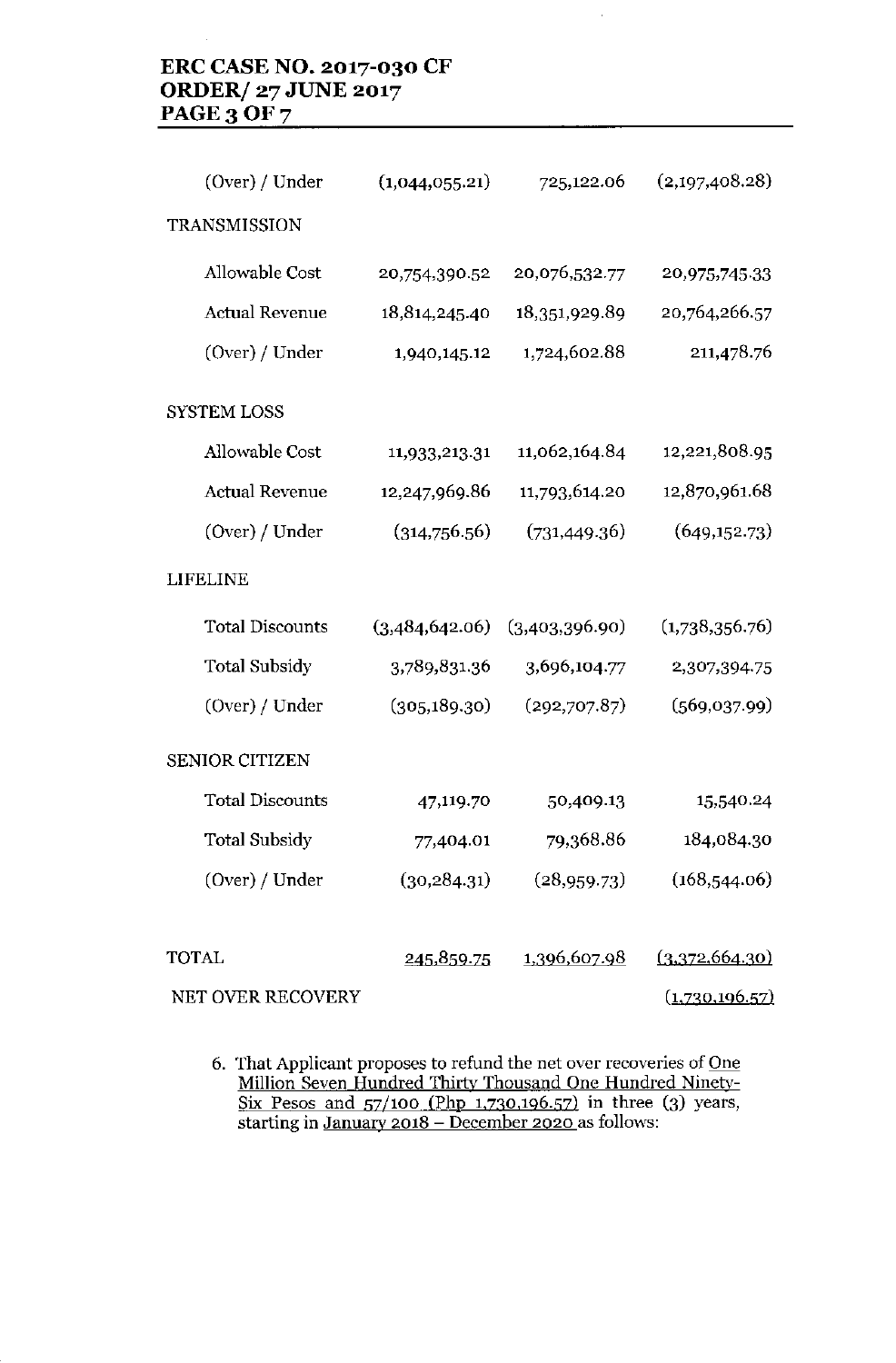**January 2018 to December 2020**

**Generation Cost Transmission Cost Systems Loss Lifeline Discount Sr. Citizen Discount** Php -0.037028 per KwH Php 0.057039 per KwH Php -0.024947 per KwH Php -0.017172 per KwH Php -0.003352 per KwH

### PRAYER

**WHEREFORE, foregoing premises considered, it is most respectfully prayed of this Honourable Commission, to approve the submitted calculations and computations made by the Applicant and the proposed repayment scheme.**

**Other** reliefs consistent with justice and equity are likewise prayed for.

Finding the said Application sufficient in substance with the required fees having been paid, the same is hereby set for determination of compliance with the jurisdictional requirements, expository presentation, Pre-trial Conference, and presentation of evidence on **30 August 2017 at two o'clock in the afternoon (2:00 P.M.), at the ERC Hearing Room, 15th Floor, Pacific Center Building, San Miguel Avenue, Pasig City.**

Accordingly, lEC is hereby directed to:

- **1)** Cause the publication of the attached Notice of Public Hearing once (IX) in a newspaper of nationwide circulation in the Philippines at its own expense, the date of the publication to be made not later than ten (10) days before the scheduled initial hearing;
- 2) Furnish with copies of this Order and the attached Notice of Public Hearing the Offices of the Provincial Governor, the Cities and Municipal Mayors, and the Local Government Unit (LGU) legislative bodies within the affected franchise area for the appropriate posting thereof on their respective bulletin boards;
- 3) Inform of the filing of the Application, its reasons therefor, and of the scheduled hearing thereon, the consumers within the affected franchise area, by any other means available and appropriate;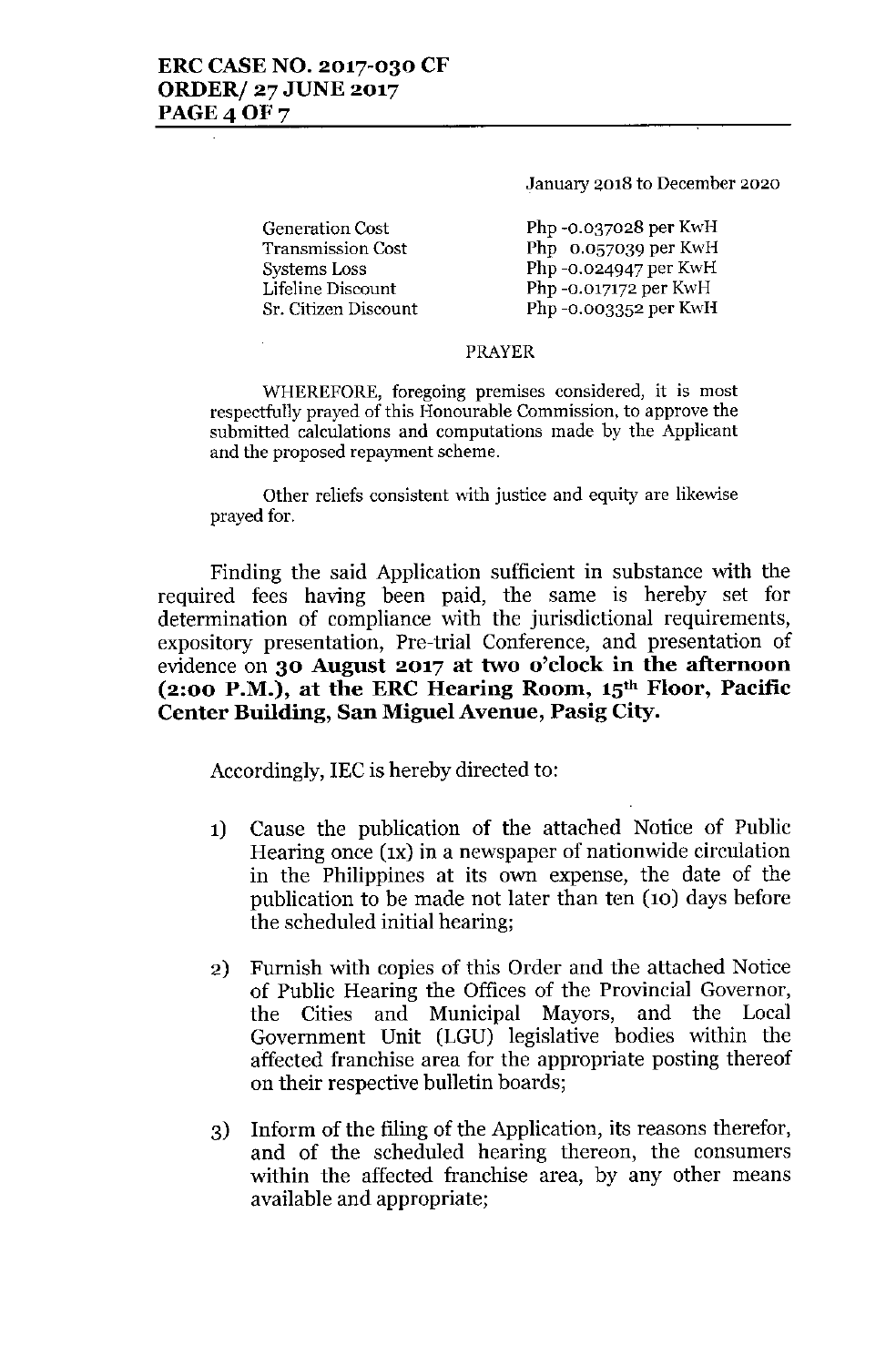- 4) Furnish with copies of this Order and the attached Notice of Public Hearing, the Office of the Solicitor General (OSG), the Commission on Audit (COA), and the Committees on Energy of both Houses of Congress. They are hereby requested, if they so desire, to send their duly authorized representatives at the scheduled hearing; and
- 5) Furnish with copies of the Application and its attachments all those making requests therefor, subject to reimbursement of reasonable photocopying costs.

On the date of the initial hearing, Applicant must submit to the Commission its written compliance with the aforementioned<br>iurisdictional requirements attaching therewith, methodically jurisdictional requirements attaching therewith, methodically arranged and duly marked the following:

- 1) The evidence of publication of the attached Notice of Public Hearing consisting of affidavit of the Editor or Business Manager of the newspaper where the said Notice of Public Hearing was published, and the complete issue of the said newspaper;
- 2) The evidence of actual posting of this Order and the attached Notice of Public Hearing consisting of certifications issued to that effect, signed by the aforementioned Governor, Mayors, and LGU legislative bodies or their duly authorized representatives, bearing the seals of their offices;
- 3) The evidence of other means employed by Applicant to inform of the filing of the Application, its reasons therefore, and of the scheduled hearing thereon, the consumers within the affected franchise area;
- 4) The evidence of receipt of copies of this Order and the attached Notice of Public Hearing by the Office of the Solicitor General (OSG), the Commission on Audit (COA), and the Committees on Energy of both Houses of Congress;
- 5) The evidence of receipt of copies of the Application and its attachments by all those making requests therefor, if any; and
- 6) Such other proofs of compliance with the requirements of the Commission.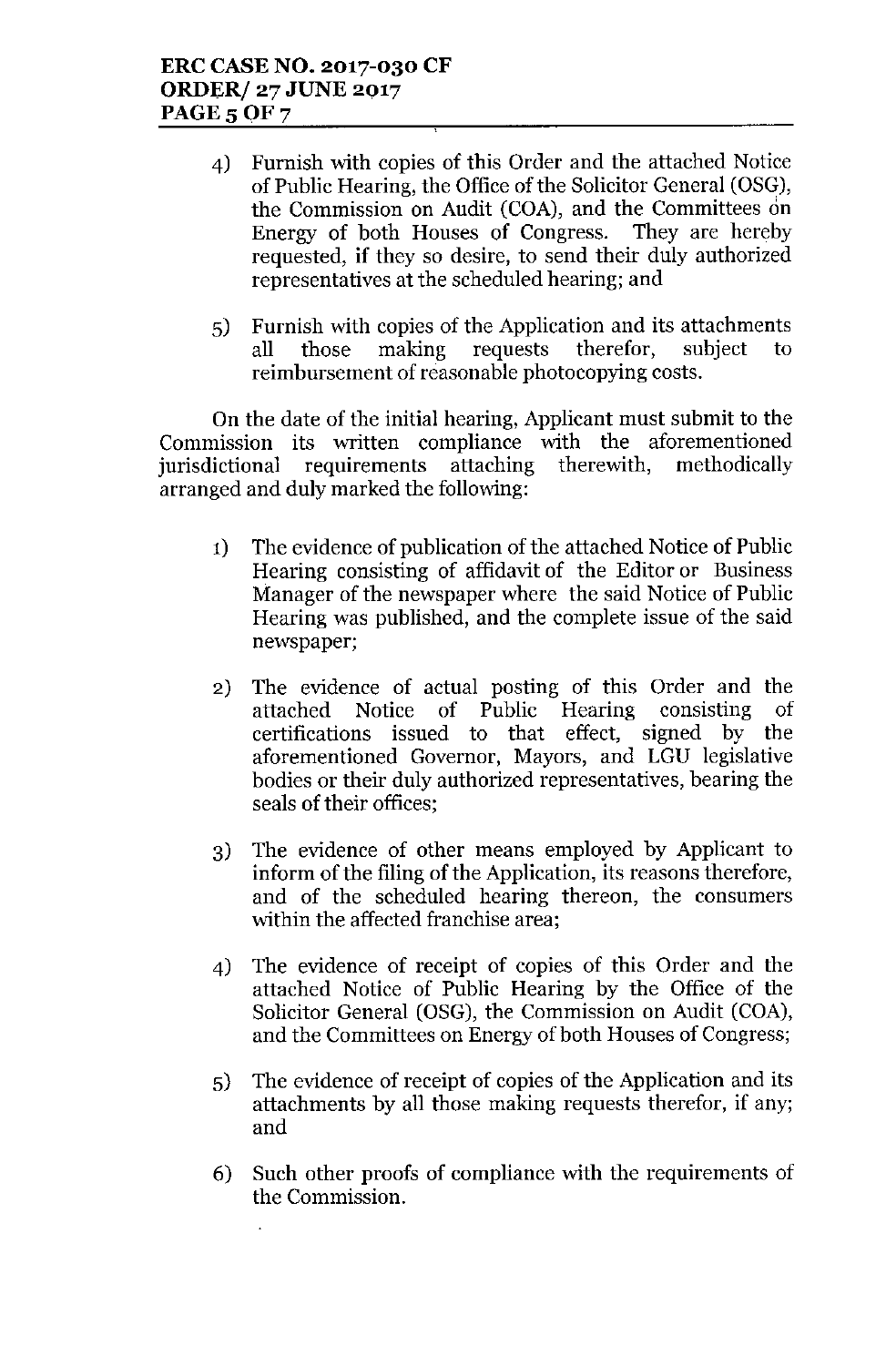Applicant and all interested parties are also required to submit, at least five (5) days before the date of the initial hearing and Pre-Trial Conference, their respective Pre-Trial Briefs containing, among others:

- 1) A summary of admitted facts and proposed stipulation of facts;
- 2) The issues to be tried or resolved;
- 3) The documents or exhibits to be presented, stating the purposes and proposed markings therefore; and
- 4) The number and names of the witnesses, with their written testimonies in a Judicial Affidavit form attached to the Pretrial Brief.

Failure of Applicant to comply with the above requirements within the prescribed period shall be a ground for cancellation of the scheduled hearing, and the resetting of which shall be six (6) months from the said date of cancellation.

IEC must also be prepared to make an expository presentation of the instant Application, aided by whatever communication medium that it may deem appropriate for the purpose, in order to put in plain words and explain, for the benefit of the consumers and other concerned parties, what the Application is all about and the reasons and justifications being cited in support thereof.

## SO ORDERED.

Pasig City, 27 June 2017.

FORAND BYAUTHORITY OF THE COMMISSION:

l Ih EDO J. NON Officer-in-Charge of ERC

LS/SLAN/ARGP/LS/APV